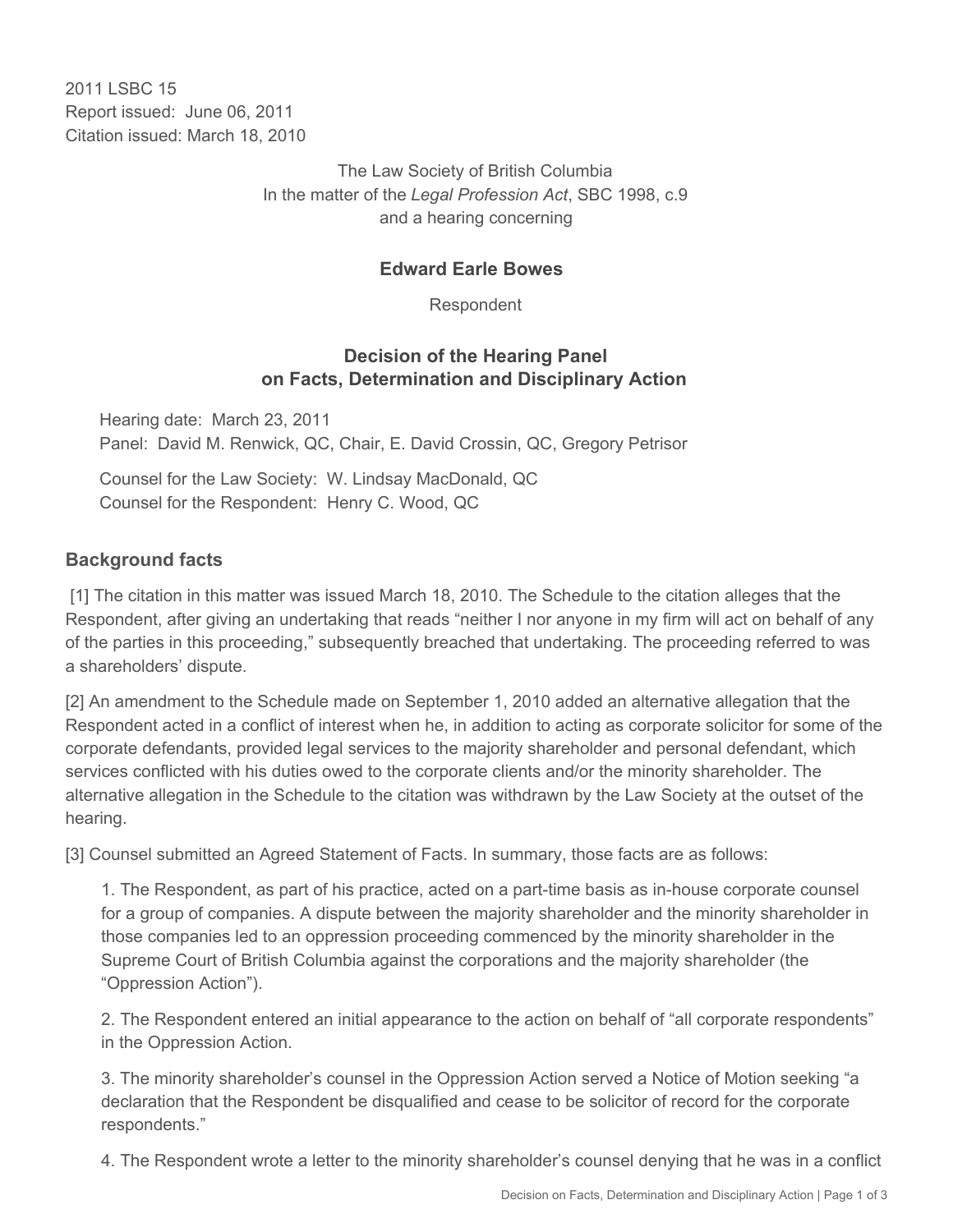of interest, but agreed to withdraw to avoid the parties having to spend time, effort and resources fighting over his involvement instead of the core issues in the Oppression Action. In return for the Motion being adjourned generally, the Respondent provided his undertaking as described above.

5. The Respondent was not replaced as counsel on behalf of the corporate defendants in the Oppression Action, and continued to act as part-time corporate counsel to the corporations to the knowledge of the minority shareholder and his counsel. The majority shareholder did subsequently appoint new counsel in the Oppression Action.

6. The Respondent continued to provide legal services and advice to the corporate defendants and the majority shareholder related to the litigation, including preparing Affidavits and engaging in discussions regarding settlement proposals.

[4] The Respondent admits that he breached his undertaking by continuing to act on behalf of the majority shareholder and some or all of the corporate defendants in the action after he gave his undertaking not to do so and by providing legal advice and services in respect of the action to the majority shareholder and/or some or all of the corporate defendants.

[5] The Respondent admits that his actions constitute professional misconduct.

## **Determination**

[6] The Panel accepts the admission of the Respondent and finds that he breached his undertaking, as alleged in the citation. We also accept the Respondent's admission that his conduct constitutes professional misconduct.

# Disciplinary Action

[7] The Respondent was called to the Bar of British Columbia on May 14, 1976. His Professional Conduct Record is brief. In a report dated July 5, 2006, a Conduct Review Subcommittee, after conducting a conduct review, recommended that no further action be taken. The subject matter of that conduct review was unrelated and not similar to the conduct that is the basis of this hearing.

[8] Counsel for the Law Society and counsel for the Respondent jointly submitted that the Respondent should pay a fine in the amount of \$3,000, and costs in the amount of \$1,500.

[9] Counsel agreed that the Respondent's record is not an aggravating factor.

[10] Counsel for the Respondent explained on behalf of the Respondent that, in the Respondent's mind, there was a difference between simply acting for the majority shareholder and the corporations, and acting "in the proceeding" as counsel.

[11] Such a misunderstanding is troubling. Clearly, the essence of the Motion filed and the undertaking sought from, and given by, the Respondent is to avoid his acting in a conflict situation. His continuing to act, even if not as counsel of record, and even if "behind the scenes" in essence, illustrates a profound lack of appreciation of the basis upon which the undertaking was sought, and of the gravity of the Respondent adhering to the undertaking he gave.

[12] Of further concern is the fact that the breach of undertaking alleged, and admitted by the Respondent, is an ongoing breach that occurred over a period of time, rather than a single isolated error in judgment.